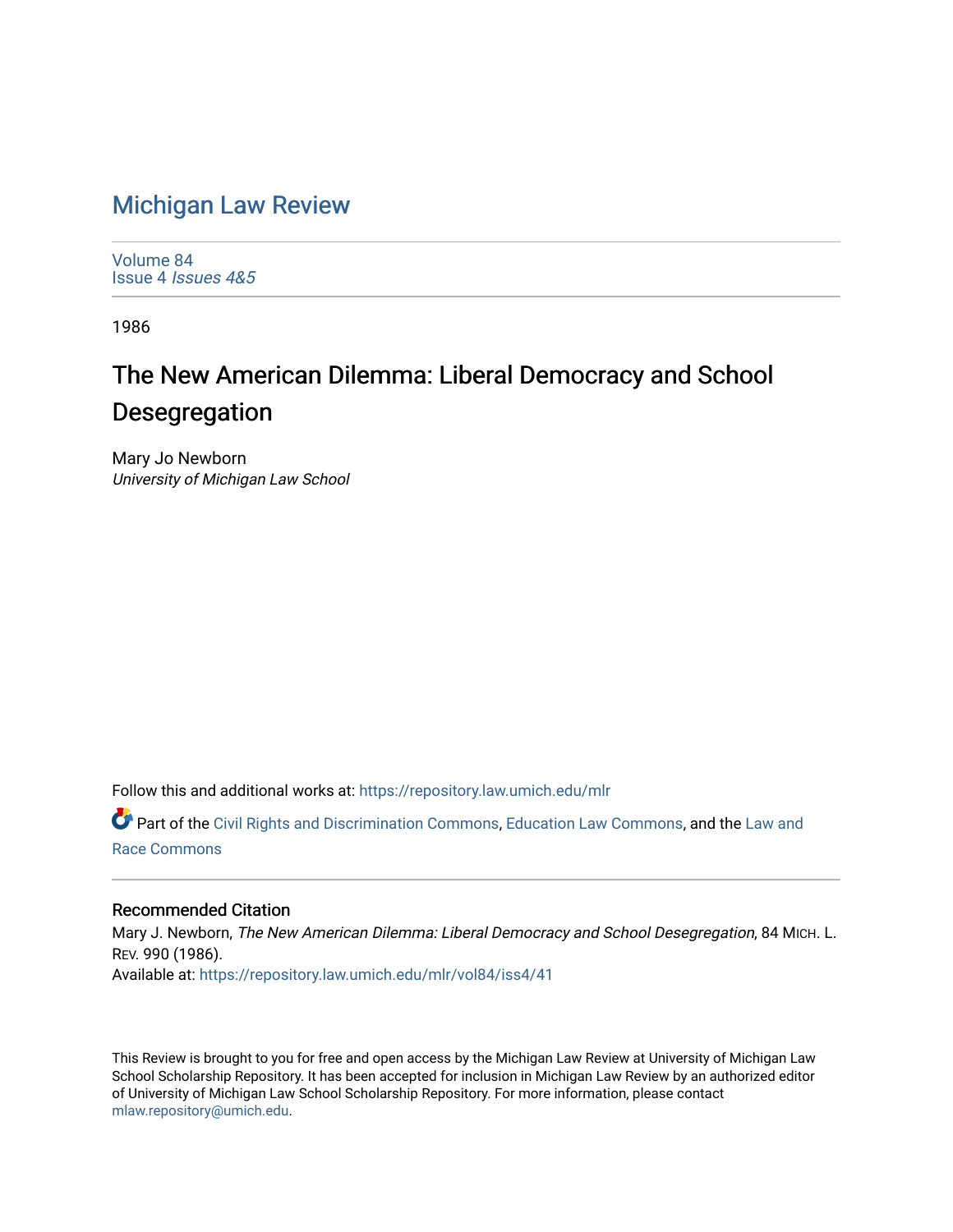THE NEW AMERICAN DILEMMA: LIBERAL DEMOCRACY AND SCHOOL DESEGREGATION. By *Jennifer L. Hochschild.* New Haven: Yale University Press. 1984. Pp. xvi, 263. Cloth, \$27; paper, \$8.95.

On May 17, 1954, the Supreme Court of the United States ruled that the doctrine of "separate but equal" was unconstitutional in American education. The Court held that

 $[s]$ eparate educational facilities are inherently unequal  $\dots$ . To separate [children in schools] from others of similar age and qualifications solely because of their race generates a feeling of inferiority as to their status in the community that may affect their hearts and minds in a way unlikely ever to be undone.<sup>1</sup>

Yet more than thirty years after *Brown,* segregated schools continue to pervade the American landscape.2 Why has America failed to follow the mandate of *Brown?* Why has desegregation worked well in some places and poorly in others?

Jennifer Hochschild addresses these questions in *The New American Dilemma: Liberal Democracy and School Desegregation.* 3 Hochschild's book is a solid contribution to the literature on desegregation in American education, yet it is more than a narrow tract on school desegregation. Using an interdisciplinary approach, Hochschild explores the intriguing relationship between liberal democracy and racism to see how they have affected our efforts to integrate America's schools. Ultimately, Hochschild attempts to answer a very difficult question: "[W]hether the United States wishes to, and can, end racism without severe [societal] dislocation."4

The author begins by asserting that "[r]acism and liberalism are as intertwined in American history as they are antithetical" (p. 1). This is not a particularly bold statement for her to make. History speaks for itself. Nevertheless, Hochschild characterizes this history very effectively:

Since the English settled Jamestown, our politics have simultaneously affirmed the natural rights of all persons and legitimated the oppression of non-Caucasians. The plantation economy of the South flourished from the work of black slaves. Slaves produced many of the goods which

3. Jennifer L. Hochschild is Assistant Professor of Politics and Public Affairs at Princeton University.

4. P. 8. Early in the book, Hochschild discounts two possible answers to this question. One answer is revolution, "a radical restructuring of society or a radical transformation of individual psychology." P. 12 n.•. The other answer would be "to give up any effort to eradicate racism." *Id.* 

<sup>1.</sup> Brown v. Board of Educ., 347 U.S. 483, 494-95 (1954).

<sup>2.</sup> Hochschild reports that in 1980, 63% of all black students were in schools with more than half nonwhite students. P. 29. Segregation "has fallen dramatically in the South and Border states, and considerably in the Midwest and West. But it has *increased* in the Northeast." P. 30. Hochschild also points out that the lack of sufficient desegregation results in "second·generation discrimination," which she describes as "the fact or suspicion of inequitable disciplinary prac· tices and of 'tracking' blacks into low-skill and whites into high-skill classes." P. 31.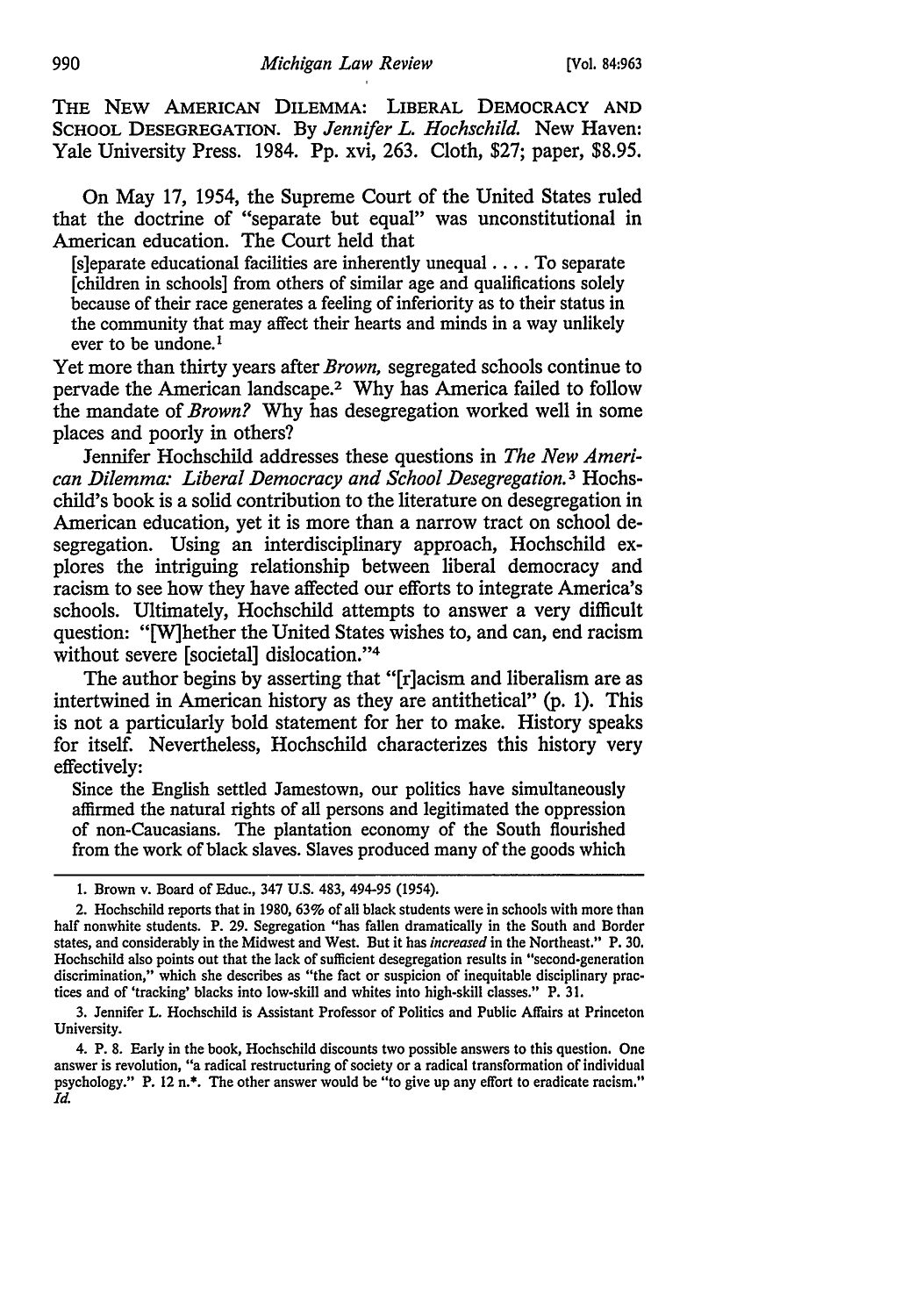paid France for its invaluable help in our war for independence. The Constitution was shaped by disputes over whether slaves were persons or property.... We fought our only internecine, and most vicious, war partly over slavery. . . . In short, the economy of the South, the Revolution, the Constitution, the Western frontier, the Civil War, the labor  $m$ ovement  $-$  these facets of American history and others have been molded by the juxtaposition of racism and liberalism. [p. 1]

Yet, as Hochschild explains, liberalism and racism could scarcely be more antithetical. First, liberal democracy embodies the "unique value of all persons, political equality of all citizens, [and the] liberty of all humans" (p. 2). Under liberal democratic theory, all persons are entitled to natural rights, autonomy, opportunity, and dignity. In contrast, racism asserts the unequal worth of persons and "proclaims that some groups should not partake of liberalism's promises" (p. 2). Racism would deny to some people political equality, dignity, liberty, and opportunity.

Early in the book, Hochschild makes a crucial distinction between racism and individual prejudice:

By racism, I do not mean personal dislike or denigration of another race or ethnic group. Individual prejudice is neither necessary nor sufficient for racism to exist. It is not necessary because of the phenomenon of "institutional racism"; a society or part of it may act in ways that severely and systematically discriminate against members of one race without anyone so intending or realizing.... Thus, to assert that American history and contemporary politics are deeply racist ... is to say that our society is shaped by actions in consequence of racial differences actions that usually elevate whites and subordinate blacks. [p. 2 n. \*]

How can racism coexist with liberal democracy? Hochschild presents two possible answers. One view argues that slavery and other oppressive events are just scars on an otherwise healthy liberal democracy.<sup>5</sup> According to this "anomaly thesis," the connection between racism and liberalism simply reflects the failure of Americans to live up to their ideals. Proponents of this view believe that Americans can eradicate racism if they choose to do so.

In opposition to this view, others argue that "racism is not simply an excrescence on a fundamentally healthy liberal democratic body but is part of what shapes and energizes the body" (p. 5). Under this "symbiosis" thesis, our liberal democracy was founded on the backs of slaves and thrives today *because* racial discrimination continues. 6

As Hochschild demonstrates, the distinction between the two views is more than just theoretical. Adoption of one thesis or the other has important ramifications. For example, proponents of the

<sup>5.</sup> *See, e.g .•* G. MYRDAL, AN AMERICAN DILEMMA: THE NEGRO PROBLEM AND MODERN DEMOCRACY (1944).

<sup>6.</sup> P. 5. The major proponents of this view include both nineteenth-century Southerners and twentieth-century Marxists. Pp. 5-7.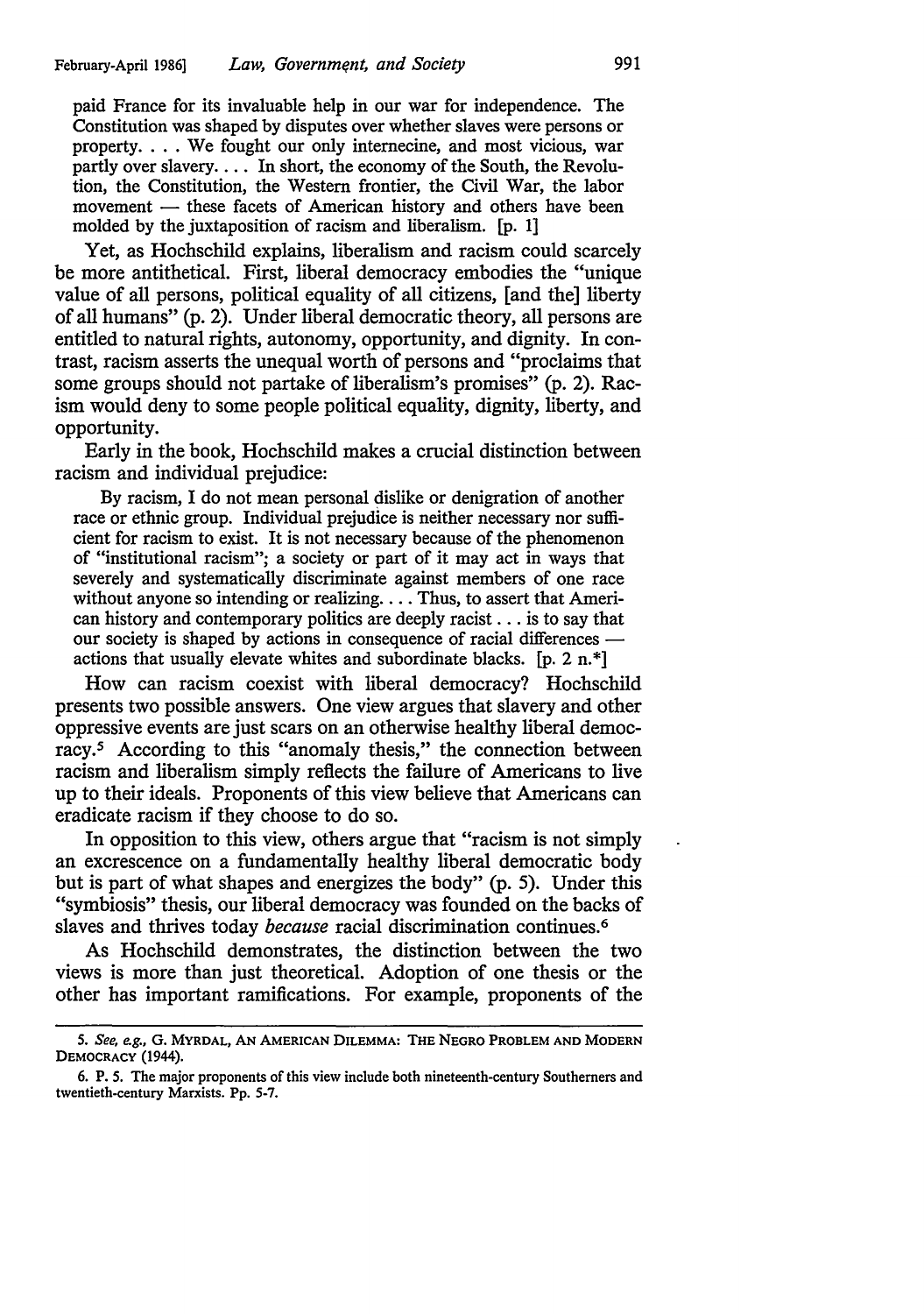anomaly thesis believe that racism and its consequences can be abolished through conventional forms of political action. Symbiosis theorists disagree, arguing that conventional forms merely reinforce racism and that, to eradicate racism, "we must be willing and able to change the whole shape and ecology of the American landscape" (p. 8). Hochschild examines this question by looking at the effects of conventional forms of political action on school desegregation. She concludes that history lends more support to the symbiosis thesis. According to Hochschild, our conventional allegiance to incremental change under popular control defeats our purpose of eradicating racism through school desegregation (p. 176).

After adroitly defining the limits of her discussion, the author presents a systematic account of thirty years of desegregation since *Brown.* Her analysis of desegregation contains cogent argument, polished writing, and sound methodology.

For example, in Chapter Five, Hochschild examines the anomalist argument that "the more popular control there is, the *better* desegregation will be" (p. 93; emphasis in original). After surveying the (admittedly "skimpy") data on the subject from school districts that have employed "citizen planning groups" (pp. 96-97), the author concludes that such groups have minimal impact on desegregation and may even cause great harm (p. 97). Citizen groups have helped school boards to stall, or worse, to become the tool of desegregation opponents, and they have absorbed criticism rightfully due school boards. Furthermore, citizen groups often mirror the inequality in a community. Hochschild points out:

In Boston, for example, minority parents were less effective in citizen advisory groups than Anglos partly because they aroused mistrust in educators (and vice versa), behaved differently from middle-class parents and school staffers, faced logistical problems of transportation and day care, had less prior information and fewer political skills, and in some cases spoke poor English. [pp. 98-99]

In this and other sections of the book, Hochschild uses the available data very effectively. She uses statistics only so far as necessary to make her point and then moves on to the next argument. Chapter Five also contains an excellent summary of judicial involvement in school desegregation. This section should be of particular interest to law students and law professors.<sup>7</sup>

Hochschild's last chapter is entitled, "Where Do We Go From Here?" She concludes that the history of school desegregation provides much more support for the symbiosis thesis than for the anomaly thesis. She then discusses three possible courses of action (pp. 149- 98): (1) do nothing to desegregate schools; (2) continue to muddle

<sup>7.</sup> Her footnotes, pp. 228-41, provide an excellent compilation of the latest literature on this subject.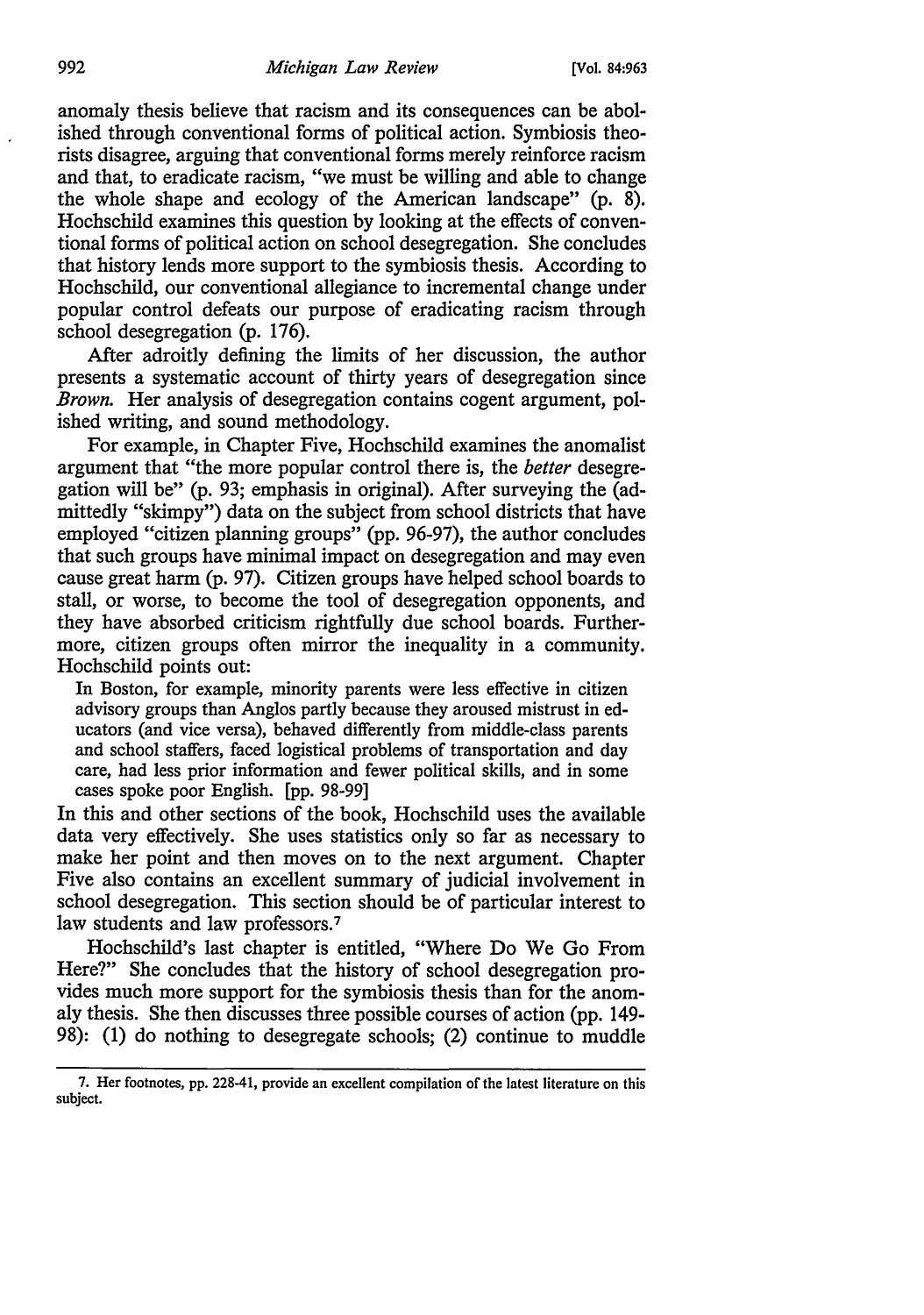along in a weak effort; and (3) implement desegregation, "full speed ahead" (p. 177). The author embraces the third alternative, offering four principles to guide future efforts to desegregate schools:

[1] Whenever possible, desegregate a metropolitan region.

[2] In designing a plan, do not worry about minimizing busing times or distances; the plan should pursue desirable outcomes and let the mechanics of busing be a residual concern.

[3] Change practices, personnel, and presumptions within the schools.

 $\sim$   $\sim$   $\sim$ 

[4] National, local, and especially school leaders must lead.

[pp. 190-94; emphasis deleted]

These principles, she stresses, should not be implemented gradually and should not be subjected to the whims of a population that lacks the dedication necessary to abolish racism. "Only substantial change authoritatively imposed has a chance to vanquish the well-fortified citadel of institutional racism" (p. 204).

In the final analysis, the author concludes that "[w]e can, if we choose, significantly change our racial and class structure in a peaceful, evolutionary fashion" (p. 204). For all of the book's strengths, this conclusion is its major flaw.<sup>8</sup> The conclusion is not consistent with Hochschild's arguments throughout the book. She presents strong data demonstrating the pervasive nature of racism and classism in American society. She has made it clear that liberal democracy (as we know it in America) feeds on racism. Furthermore, the author has demonstrated that white Americans as a group are extremely ambivalent about eradicating racism.9 After all, they are its primary beneficiaries. In light of the entrenched nature of racism and white ambivalence, even resistance, to eliminating it, Hochschild's hopes for peaceful, evolutionary change may be unwarranted. Perhaps Hochschild is correct. Nevertheless, her tidy conclusion is unpersuasive and detracts from the force of her earlier arguments.

Another major flaw of the book is Hochschild's failure to give ade-

<sup>8.</sup> Admittedly, Hochschild intends by "peaceful, evolutionary" change something far removed from popular incrementalism. Her examples of past "bold and sweeping action" by the American government, however - homefront mobilization during the Second World War and the space program, p. 205 - fail to supply an adequate guide to how desegregation could be imposed authoritatively by a ruling elite in a "peaceful, evolutionary" fashion.

<sup>9.</sup> Hochschild quotes Charles Silberman:

The tragedy of race relations in the United States is that there is no American dilemma. White Americans are not tom and tortured by the conflict between their devotion to the American creed and their actual behavior. They are upset by the current state of race relations, to be sure. But what troubles them is not that justice is being denied but that their peace is being shattered and their business interrupted.

P. 156 (quoting C. SILBERMAN, CRISIS IN BLACK AND WHITE 9-10 (1964)).